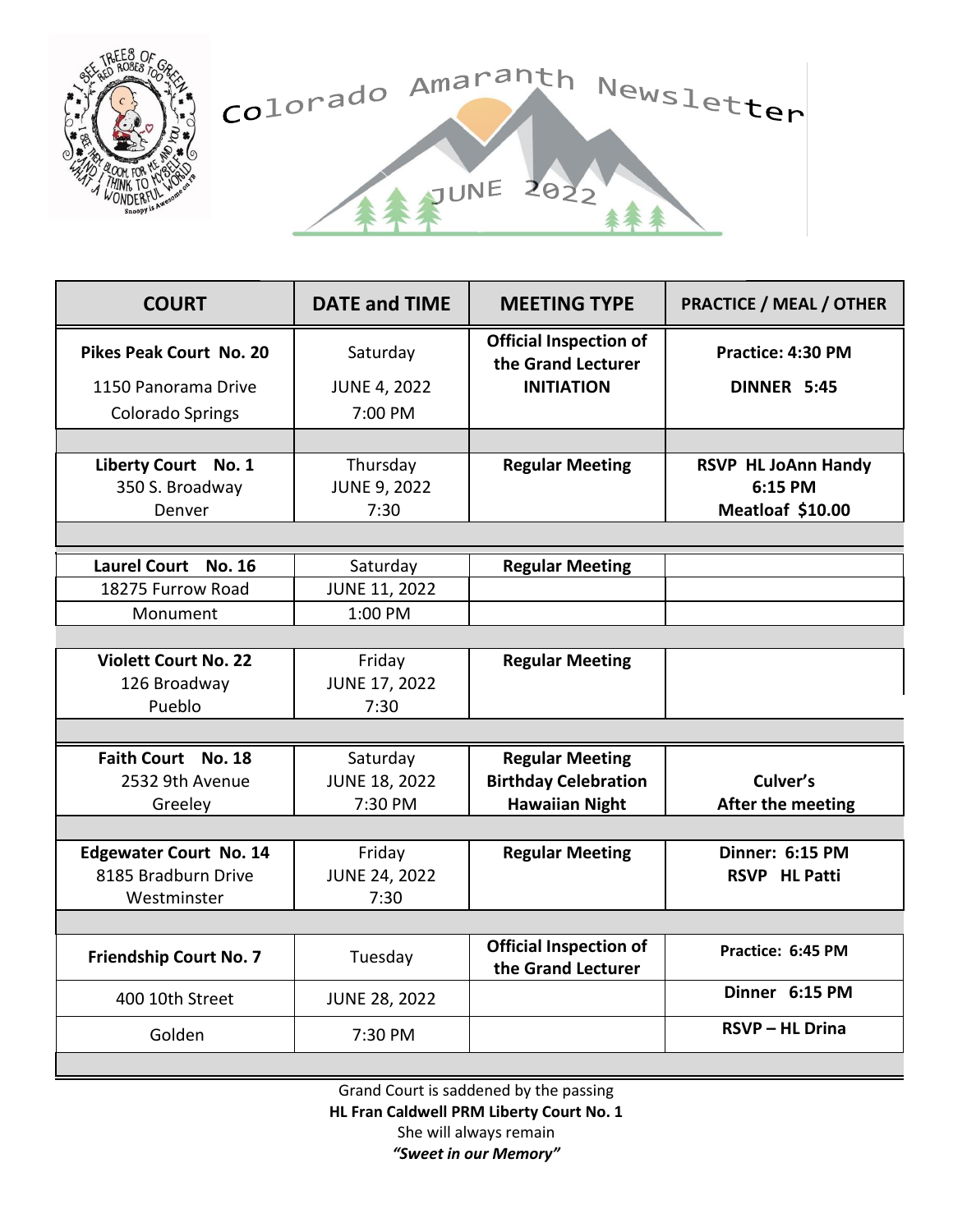

# **A Message from Grand Royal Matron – HL Lula Ellsworth**

 I'd like to wish all our men a very Happy Father's Day. You will never know how much you are appreciated.

On the  $14<sup>th</sup>$  remember to fly your flags with pride! Looking forward to a fun day in the sun with our members and friends at the Rockies games. June  $4^{th}$  and August 21st.

Summer is about here to enjoy being with family and friends. Happy July 4<sup>th</sup>. Remember all our service men & women with gratitude.

 Let's get our donations in for the Amaranth/ Diabetes Walk coming August 20<sup>th</sup>. Walley (my chihuahua) and I have been going on longer walks in preparation. July 11-14 is 124<sup>th</sup> Supreme Council, "Dreams Come True Session" taking place in Tulsa OK.

*" I see trees of green, red roses too, I see them bloom, for me and you. And I think to myself. What a wonderful world".* Amaranth Love, Lula Ellsworth, GRM

# **SUBORDINATE COURT NEWS**

**LIBERTY Court No. 1 June 9, 2022 – 7:30 PM Regular meeting** - **Meal:** Meatloaf **Cost:** \$10.00 **Time:** 6:15 pm **RSVP to:** HL JoAnn Handy

**HAPPINESS:** We would like to wish All Fathers a Happy Fathers Day. We hope everyone remembered all of our Veterans on Memorial Day. We would like to wish any who have Birthdays in June a Happy Birthday and any who have Anniversary's a Happy Anniversary. HL Joanne and SK Jim were able to see they newest Great Grandson this month **ILLNESS and DISTRESS:** HL Sheryl Wilson is hoping to get approval for the stimulator for her back as the 5 day trial worked very well. HL Nancy Koenig husband had surgery on 5/13 but is now home and doing as well as can be expected. He will be going through therapy and more treatments, so keep them in your prayers. HL Joanne and SK Jim Handys' family are having several issues -please keep them in your thoughts.

## **FRIENDSHIP Court No. 7: June 28, 2022 at 7:30PM Official Inspection of the Grand Lecturer** Practice 6:45 PM

Dinner 6:15 RSVP – RM, HL Drina Johnson 303-420-5882

By now I'm sure a lot of you gardeners have done your planting and all those wonderful vegetables and flowers are starting to show signs of green. Our meeting this month, we will be welcoming a visit from the Grand Lecture - H.L. Brandi Long, so please get those rituals out and start refreshing yourself in BALLOTING and INITIATION, a practice at 6:45, if you would please.

**HAPPINESS:** Another month of wishing everyone who is celebrating an Anniversary or Birthday - CONGRATULATIONS to all

**ILLNESS and DISTRESS:** It seems that nasty covid has reared it's ugly head again, RP S.K. Tony Kary is recovering from such, H.L. Jolene Kary is still recuperating in re-hab, H.L. Pat Ogden has fallen again (but no broken bones). That is all the reports of our Friendship members, but please, remember all our Amaranth members who may be having health issues, with those cards and/or calls.

HAPPY FATHER's DAY TO ALL SAVE THE DATE - July 26th - Fried Chicken Dinner

**EDGEWATER Court No. 14: Friday, June 24, 2022** 7:30 PM **Regular Meeting** Dinner – 6:15 PM RSVP is a must to HL Patti Baker. Our Grand Lecturer's Visit is rescheduled for September 23, 2022. Practice will be Saturday September 17, 2022 11:00 AM

**HAPPINESS:** Happy Birthday & Anniversary to those celebrating. Get well wishes to anyone not feeling well. I do miss everyone but it's not possible for me to get to a meeting anymore. HL Sharon Sage "tell everyone hello for me." My new address - Montage Heights, 1640 So Quebec Way, Apt 203, Denver, Co 80231. My phone is still 720-308-4862. I would love to hear from people.

**ILLNESS & DISTRESS –** H L Mary Kelly-Anderly lost a grandson. HL Shawnette Heller is experiencing some health issues. Please keep them in your thoughts.

Have a Happy Father's Day. No meeting in July or August. Hope everyone has a great summer!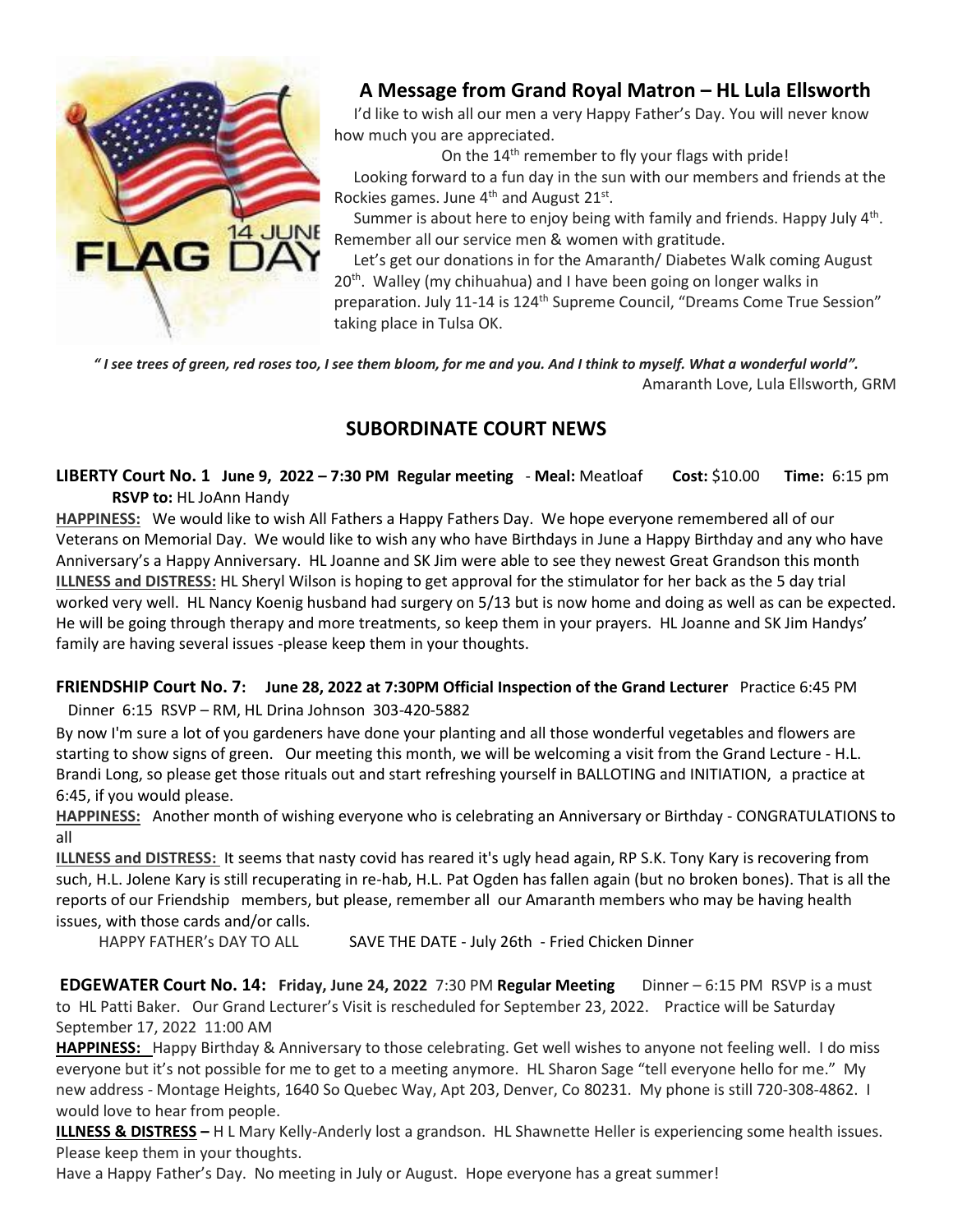#### **LAUREL Court No. 16: Saturday June 11, 2022 Regular Meeting** 1:00 PM **HAPPINESS:** No new happiness to report **ILLNESS AND DISTRESS:** Nothing new to report

**FAITH Court No. 18: June 18, 2022. 7:30 PM. Regular Meeting** Birthday Meeting/ Hawaiian Night – refreshments will be at Culver's after the meeting

**HAPPINESS:** S.K. David Frelund's blood work all came back with good results.

**ILLNESS AND DISTRESS:** H.L. Mary MacKenzie had bronchitis and H.L. Alice Chapman has sinus issues. S.K. Robert Chapman is dealing with thyroid problems. H.L. Lorita Seidler's son is having problems with his heart.

**PIKES PEAK Court No. 20: June 4, 2022 7:00 PM. Official Inspection of the Grand Lecturer** - Initiation of new members. Practice at 4:30 - Meal to follow practice – No charge.

**Happiness:** With so many fires popping up in Colorado we are all thankful that our members' homes and property are all fine! Thank you for all the thoughts prayers and calls checking on our members.

**Illness/Distress:** Carl & Karen Wagner would appreciate prayers for Carl's recovery after surgery.

**VIOLETT Court No. 22: June 17, 2022 7:30 PM Regular meeting** At our June meeting the Mothers in the group will get a belated gift and we will think of all the Fathers attending the meeting.

**Happiness** : Happy Father's Day

**Illness/Distress:** Leon Sonksen PP has been diagnosed with cancer and has started medication for it. HL Glenda Renoux is trying to recover from some very serious allergies, that is affecting her breathing. HL Mary Beth Messer (RM) has been attempting to recover from a drastic sinus infection for 2 weeks. She is slowly but steadily improving. She is expecting her 7th grandchild in December by her daughter is Illinois.

## **ADDRESS AND PHONE NUMBER CHANGES:**

| <b>VIOLETT COURT NO. 22</b> |  |
|-----------------------------|--|
| SK Leon Sonksen             |  |
| New email address           |  |
| Les.95@socolo.net           |  |
|                             |  |

## **Thank You's**

I would like to thank everyone for the cards and calls. I'm on the mend but still have a few more tests to do. HL Pat

## **ANNOUNCEMENTS**

## **From Grand Secretary – HL Pat Hayter:**

 The Grand Secretary - Grand Treasurer books have been approved, sealed and signed by the SRM – HL Mary Wyatt. We have been informed the Grand Courts of Ontario and Queensland have given up their charters. The courts in these jurisdictions are now under Supreme Jurisdiction.

## **From HL Mary Keithline:**

Rockies Tickets are available for the August 21st please let me know. Once I have the money I can mail you the Tickets. Come join us and have some fellowship.

I also have a few tickets available for the JUNE  $5<sup>th</sup>$  Game Just give me a call!! – Thank you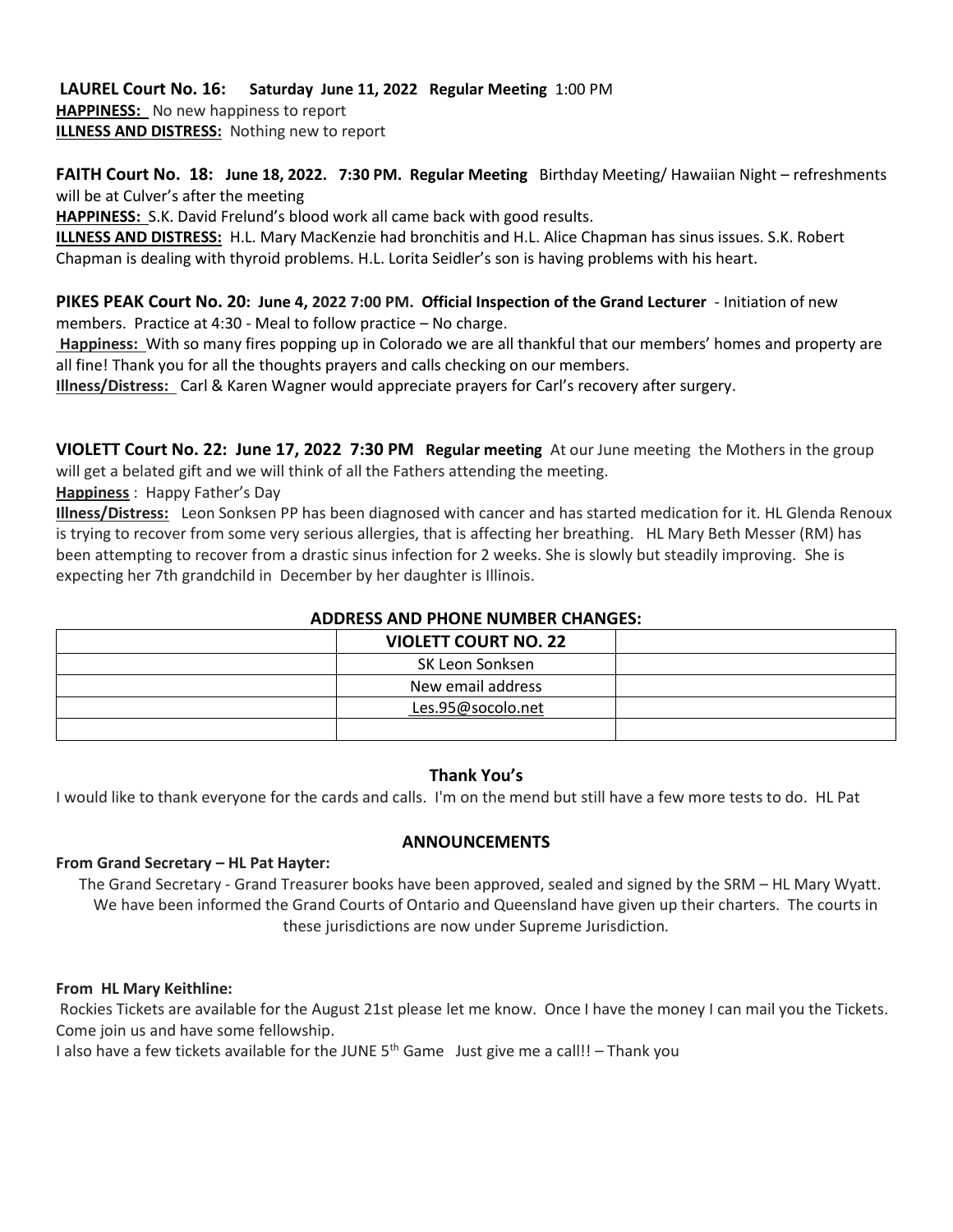## *THE PEARLS - Royal Matrons & Royal Patrons*

The Royal Matrons and Royal Patrons will meet August 20<sup>th</sup> after our 6<sup>th</sup> Annual 5 K walk, approximately 12:00 PM. Come and support our Amaranth Walk, then join us for lunch.

#### *Associate Matrons – Associate Patrons..*

SUNDAY - June 12, 2022 1:00 pm Denny's on 6th and Simms This is a very important meeting everyone should attend. We have some serious decisions to make. Be thinking about your schedules for the upcoming year. Please RSVP to Laura by June 10th. 970-351-0493 [ljdiver1@aol.com](mailto:ljdiver1@aol.com)

#### . *"Blue Bells"*

#### *Conductresses and Associate Conductresses.*

meeting will be by zoom on June 26th at 1:00 pm. The baseball games are a great way to socialize and invite people you think would join the order. We are selling ritual tabs, in the future, selling Popcorn and Cookie Dough and a craft fair in October to raise funds for the Grand Court.

Please support your Conductresses and Associate Conductresses when they tell you about the fundraisers. Contact HL Pam GC or HL Mary GAC

## **"Future of Colorado Amaranth Committee"**

*LONG RANGE PLANNING COMMITTEE*

The "Future of Colorado Amaranth Committee" invites all Amaranth members to participate in building the future for our order. We are looking to have at least one representative from each court to attend and report back what exciting news and information we are putting together.

> If you want Amaranth to survive, join us by zoom June 6th at 6:30 pm: Join Zoom Meeting <https://us06web.zoom.us/j/82013751753?pwd=dE02TUJCeXNtY0dqREdEb1FDbDZrdz09>

Meeting ID: 820 1375 1753

*Pamela Bottolfson*



We will distribute an electronic copy of the July and August edition of the Newsletter .

Submit any items for the **July** newsletter to HL Cindi– [allac2016@gmail.com](mailto:allac2016@gmail.com) **by JUNE 25, 2022**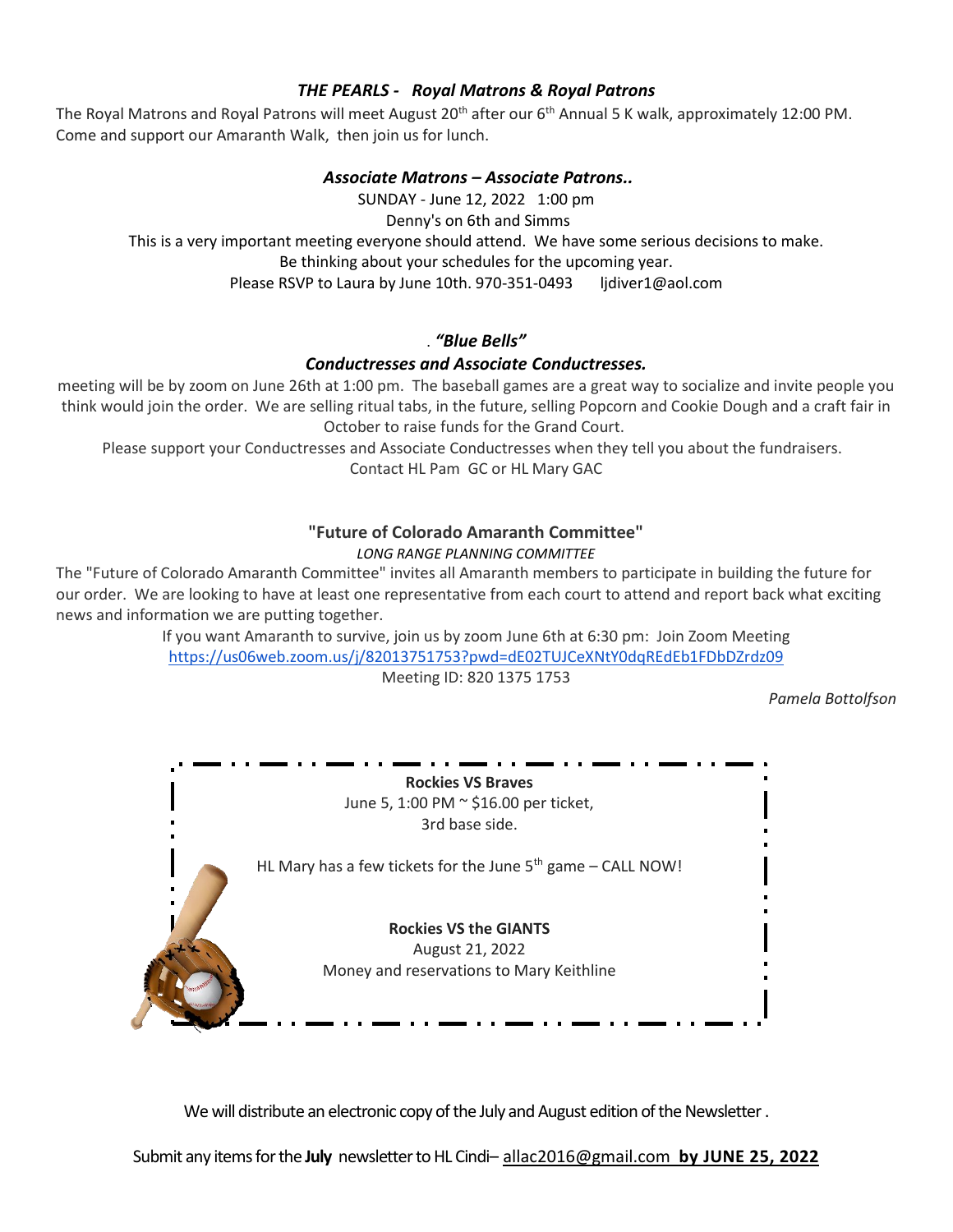|          | <b>AMARANTH FIGHTS DIABETES</b>                                   |
|----------|-------------------------------------------------------------------|
|          | <b>6th ANNUAL 5K WALK</b>                                         |
|          | E.B.Raines Jr. Memorial Park                                      |
|          | 11701 Community Center Drive                                      |
|          | Northglenn, CO                                                    |
|          | Saturday August 20, 2022                                          |
|          | Involve the community – your friends and family                   |
|          | Registration will begin soon!                                     |
| Register | grandcourtofcolorado-amaranth.org/amaranth-fights-diabetes<br>(a) |

#### **WHEN: SATURDAY August 20, 2022 Registration – 8 AM Walk begins at 9 AM**

**WHERE: E.B. Raines Jr. Memorial Park 11801 Community Center Drive Northglenn CO**

**REGISTRATION COST: \$15.00 There will be prizes and give-aways!!**

#### **THIS WILL BE AN EVENT YOU DON'T WANT TO MISS!!**

Now - to answer your QUESTIONS!!!

#### **1. Do I have to register on line?**

 **You MAY register on line by going to our webpage:** [http://grandcourtofcolorado-amaranth.org/6th-annual-](http://grandcourtofcolorado-amaranth.org/6th-annual-5-k-walk)[5-k-walk](http://grandcourtofcolorado-amaranth.org/6th-annual-5-k-walk)

You may join an existing team (your court's) - Each court is encouraged to raise more donations than the Elected Grand Line Officers!

**EACH DONATION IS TAX DEDUCTIBLE - All funds raised will be given to the Amaranth Diabetes Foundation to fund the research projects of the American Diabetes Association - 'searching for the cures".**

## **3. Is there a matching funds Program?**

This would be up to your employer - If your employer wishes to be involved - they might match the funds raised by your co-workers who will support you!

## **OR**

you may **PRE-REGISTER** by contacting us at **[coamaranthwalks@gmail.com](mailto:coamaranthwalks@gmail.com)**

Let us know who and how many - and registration on Saturday the 20th will be a breeze!

## **2. I have friends and family that wish to donate - but cannot attend the walk....**

Encourage them to support YOU by pledging their contribution to YOU!

Attached to this email is a pledge sheet. Make as many copies as you wish - Encourage your friends and Family - Co Workers to support you with a donation! A donation letter is attached for your use.

All checks to be made out to:  **GRAND COURT OF COLORADO C/O HL Mary Keithline**

 **in the memo line - please mark ADF**

## **4. I am unable to walk the 'Walk" but would like to help.**

\*You can always walk "Virtually" or in your neighborhood.

\*Dedicate those "fit-bit" steps for 2 weeks or a month at \$1 per mile and donate to the ADF.

\*volunteer to help - with registration,

handing out water etc.

We will appreciate your assistance!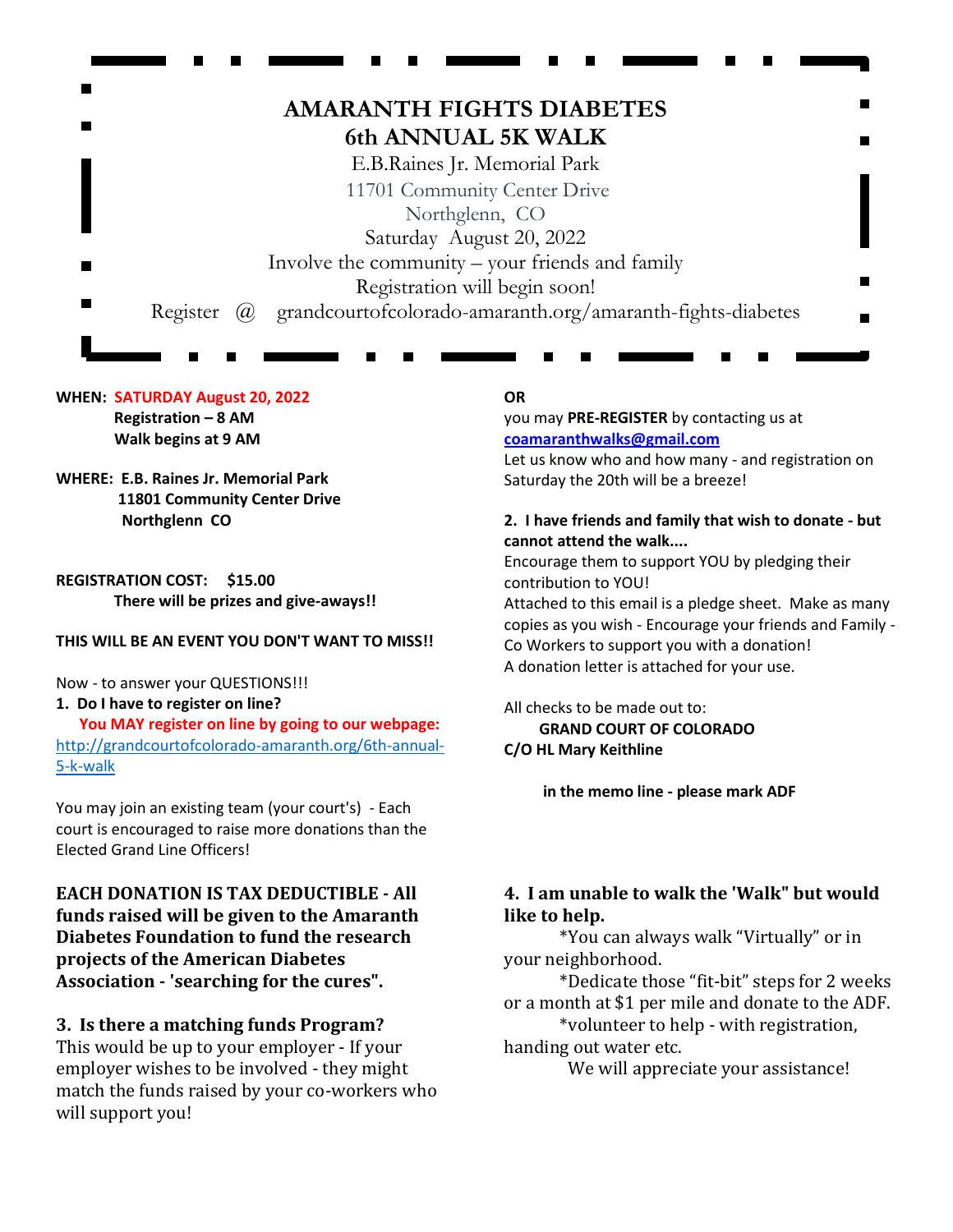## **A few additional notes:**

Share this information with your friends neighbors - Doctors, nurses, specialists. If you would like US to contact YOUR doctor - please send the contact information to this email address. [coamaranthwalks@gmail.com](mailto:coamaranthwalks@gmail.com)

Remember **ALL FUNDS COLLECTED** will benefit Diabetes Research

We appreciate your support:

**\*Sponsorships** are available if you know of any corporation or individual interested in participating at this level - please let us know!

## **\*In Kind Donations**

those companies that might provide food, water, items for give aways etc please contact us!

A flyer is attached - feel free to use it often!! Thank you again for all your interest and SUPPORT!



# Grand Court of Colorado, Order of the Amaranth

The Order of the Amaranth is a fraternal organization composed of Master Masons, their female relatives, and majority members of the International Order of the Rainbow for Girls and the Jobs Daughters International.

Our International Philanthropy is the **AMARANTH DIABETES FOUNDATION –**

We partner with the **American Diabetes Association** by funding research grants to scientists – ever seeking to find a CURE for this dreaded disease!

> The Grand Court of Colorado, Order of the Amaranth is a non-profit 501(C)8 organization. All donations to Diabetes Research are tax deductible as allowed by law (Tax ID #23-7614556).

## *There are no administrative fees of any kind!*

100% of funds raised are used in the fight to find a cure for diabetes and to help make the lives of persons with diabetes more comfortable.

In 1979 the Amaranth Diabetes Foundation, Inc. was established by the Supreme Council, Order of the Amaranth Inc. Our **MAIN** philanthropy is to raise funds for diabetes research. Over the past 36 years, the Foundation has donated over **\$17 MILLION DOLLARS** to the American Diabetes Association (ADA).

ALL MONEY RAISED by the AMARANTH DIABETES FOUNDATION, INC. is passed directly to the American Diabetes Association for specific research projects. 100% of donations to this campaign will be directed to Association-funded diabetes research through the American Diabetes Research Foundation.

> **We thank you for your support of our very important Philanthropy! For more information – visit our website: grandcourtofcolorado-amaranth.org**